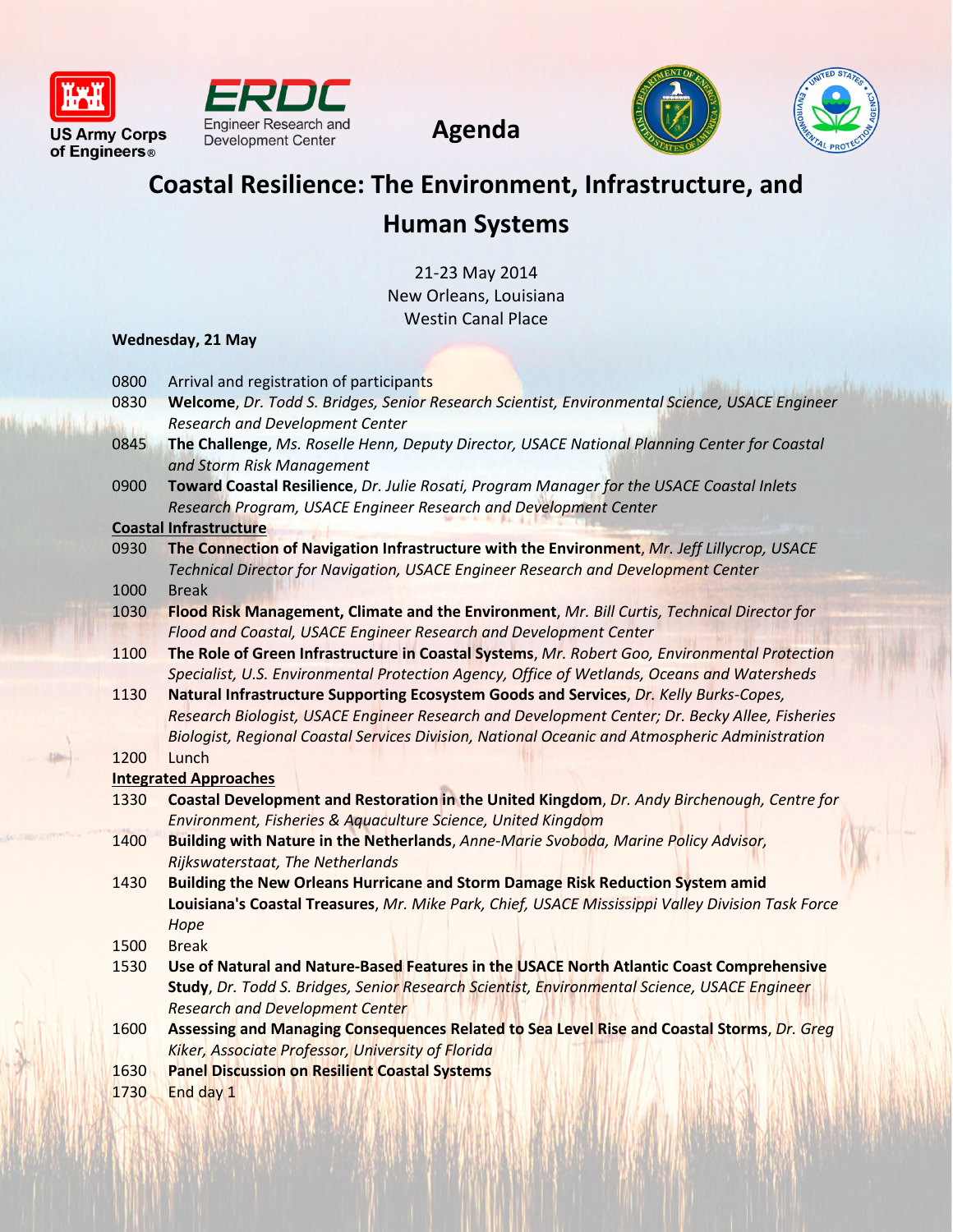#### **Thursday, 22 May**

0815 Orientation to the agenda

#### **Regional Applications**

- 0830 **Regional Sediment Management**, *Ms. Linda Lillycrop, Program Manager, USACE Regional Sediment Management Program, USACE Engineer Research and Development Center*
- 0900 **International Perspectives and Challenges related to Coastal Resilience**, *Mr. Edward Kleverlaan and Mr. Fredrik Haag, International Maritime Organization of the United Nations*
- 0930 **Shoreline Management in the United Kingdom – A Geomorphological and Risk Management Perspective**, *Dr. Jonathan Simm, Technical Director, Flood Management, HR Wallingford, United Kingdom*
- 1000 **Coastal Development in South Africa**, *Dr. Steven Weerts, Senior Scientist, Council for Industrial and Scientific Research, South Africa*
- 1030 Break
- 1100 **Panel Discussion on Regional and System-Scale Approaches**
- 1200 Lunch

#### **Restoring and Managing Habitat and Resources**

- 1330 **Restoring Processes and Habitats**, *Dr. Denise Reed, Chief Scientist, The Water Institute of the Gulf, Baton Rouge, Louisiana*
- 1400 **Developing Resilience for a Coastal Wildlife Refuge,** *Ms. Virginia Rettig, Refuge Manager, Edwin B. Forsythe National Wildlife Refuge*
- 1430 **Engineering and Constructing Large-Scale Restoration Projects**, *Mr. Steve Auernhamer, Vice President, Gulf Area Manager; Mr. Bill Hanson, Vice President, Government Relations, Great Lakes Dredge and Dock Company*
- 1500 Break
- 1530 **Understanding, Assessing and Managing Nutrient Loadings in Coastal Systems**, *Dr. John Lehrter, Research Ecologist, U.S. EPA Office of Research and Development, Gulf Ecology Division*
- 1600 **Restoring Coastal Plant Communities in South Korea**, *Dr. Young Ryun Kim, Research Scientist; Dr. Min Ho Son, CEO, Marine Eco-Technology Institute, South Korea*
- 1630 **Building Coastal Resilience for Hazard Mitigation and Conservation**, *Dr. Michael Beck, Lead Marine Scientist, The Nature Conservancy*
- 1700 End day 2

#### **Friday, 23 May**

#### 0815 Orientation to the agenda

## **Climate Change and Coastal Systems**

- 0830 **Preparing Coastal Systems for Climate Change**, *Dr. Paul Wagner, Deputy Associate Director for Climate Preparedness, White House Council on Environmental Quality*
- 0900 **Risk-Based Adaptation for Estuaries**, *Dr. Michael Craghan, Climate Ready Estuaries Program, U.S. EPA*
- 0930 **Rotterdam and the RDM Campus: Opportunities for Building Climate Resilient Communities through Redevelopment**, *Mr. Piet Dircke, ARCADIS Global Director for Water Management*
- 1000 **Offshore Carbon Capture and Storage in the Gulf of Mexico**, *Dr. Tip Meckel, Research Scientist, Texas Bureau of Economic Geology – Gulf Coast Carbon Center*

1030 Break